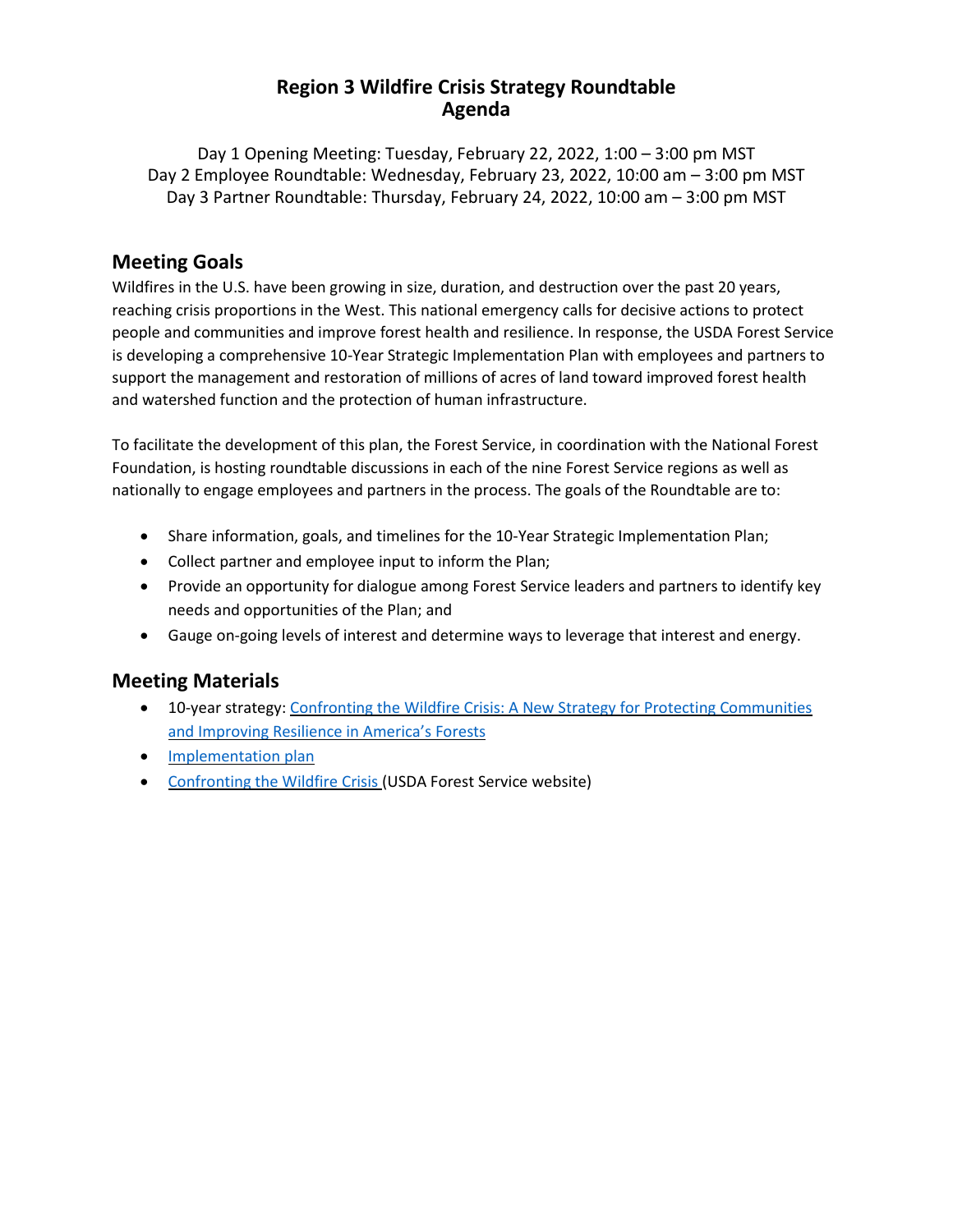## **Day 1: Opening Meeting for All Invited Partners and Employees**

| <b>TIME</b> | <b>AGENDA ITEM</b>                                                                                                                                                                                                                                                                                                                                                         | <b>PRESENTER</b>                                                                    |
|-------------|----------------------------------------------------------------------------------------------------------------------------------------------------------------------------------------------------------------------------------------------------------------------------------------------------------------------------------------------------------------------------|-------------------------------------------------------------------------------------|
| $1:00$ pm   | <b>Welcome &amp; Introductions</b><br>Housekeeping & Agenda Review                                                                                                                                                                                                                                                                                                         | <b>NFF Facilitator</b>                                                              |
| 1:05        | <b>Welcome and Opening Remarks</b><br><b>Regional Forester Michiko Martin</b>                                                                                                                                                                                                                                                                                              | Michiko Martin, Regional<br>Forester, Southwest<br>Region                           |
|             | Rocky Mountain Research Station Director Monica Lear                                                                                                                                                                                                                                                                                                                       | Monica Lear, Station<br>Director, Rocky Mountain<br><b>Research Station</b>         |
| 1:30        | <b>Partners in Leadership: Panel</b>                                                                                                                                                                                                                                                                                                                                       | David Tenney, State<br>Forester, Arizona                                            |
|             | State Foresters David Tenney (AZ) and Laura McCarthy (NM)                                                                                                                                                                                                                                                                                                                  | Laura McCarthy, State<br>Forester, New Mexico                                       |
|             | <b>Cynthia West</b>                                                                                                                                                                                                                                                                                                                                                        | Cynthia West, Northern<br><b>Research Station and</b><br><b>Forest Products Lab</b> |
| 1:50        | 10-year Strategic Implementation Plan Overview<br>Goals, process, and timeline for the Plan<br>٠<br>Focus, phased approach to implementation, future<br>$\bullet$<br>engagement opportunities<br>Intent of congress, accountability to BID<br>$\bullet$<br>Why this meeting is important to us and how we will<br>use information in development of Implementation<br>Plan | Brian Ferebee, Chief<br>Executive of<br>Intergovernmental<br>Relations              |
| 2:05        | <b>Q&amp;A with all leaders</b>                                                                                                                                                                                                                                                                                                                                            | <b>NFF Facilitator</b>                                                              |
| 2:30        | Recognizing what we've heard and overview of roundtables                                                                                                                                                                                                                                                                                                                   | <b>Wildfire Risk Reduction</b><br><b>Implementation Team</b>                        |
| 2:45        | Closing Remarks (10 min.)                                                                                                                                                                                                                                                                                                                                                  | Michiko Martin, Regional<br>Forester                                                |
| 2:55        | <b>Next Steps</b>                                                                                                                                                                                                                                                                                                                                                          | <b>NFF Facilitator</b>                                                              |
| $3:00$ pm   | <b>ADJOURN. Thank you for attending!</b>                                                                                                                                                                                                                                                                                                                                   |                                                                                     |